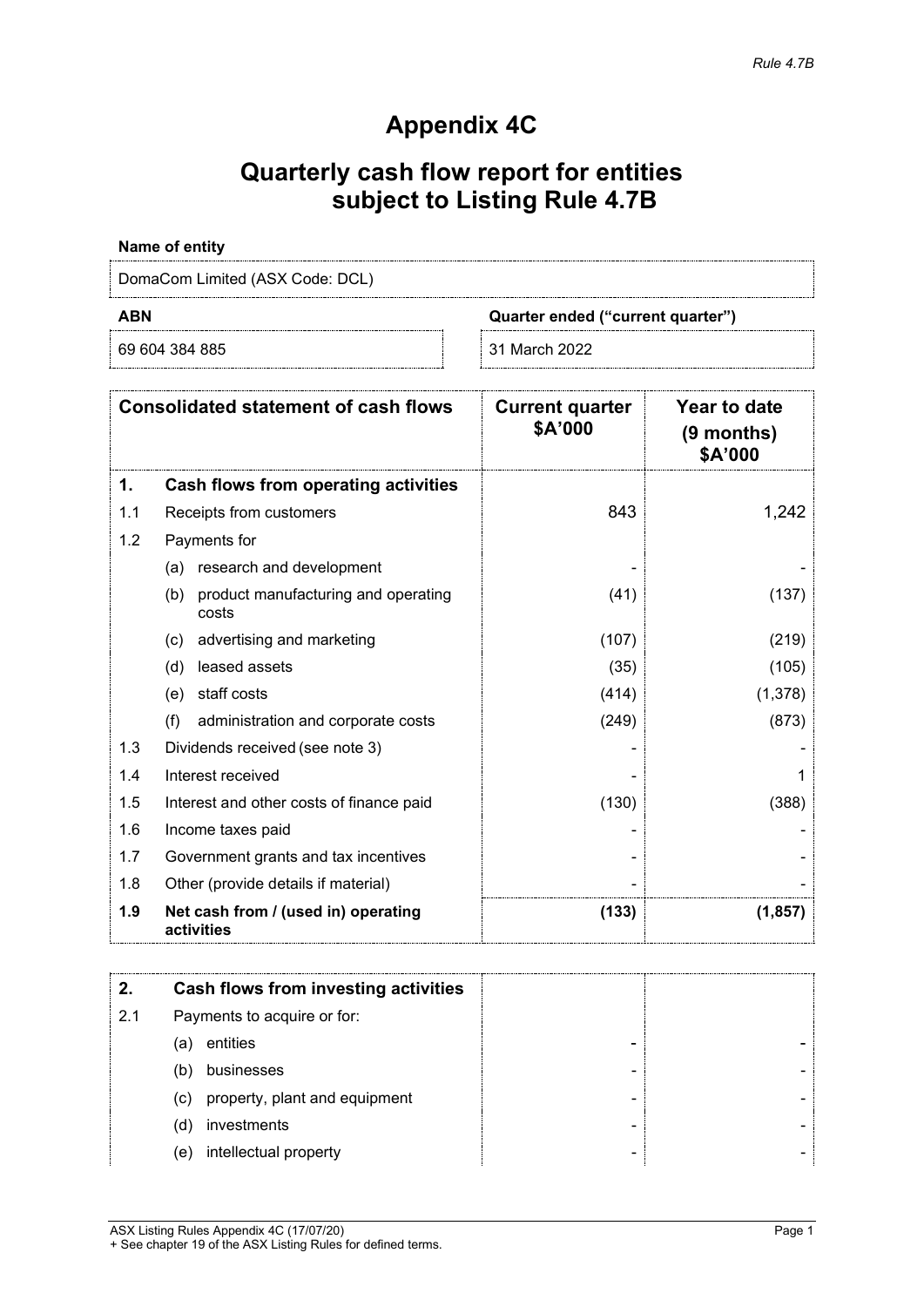|     | <b>Consolidated statement of cash flows</b>                                     | <b>Current quarter</b><br>\$A'000 | Year to date<br>(9 months)<br>\$A'000 |
|-----|---------------------------------------------------------------------------------|-----------------------------------|---------------------------------------|
|     | other non-current assets (payments for<br>(f)<br>capitalised development costs) | (112)                             | (343)                                 |
| 2.2 | Proceeds from disposal of:                                                      |                                   |                                       |
|     | entities<br>(a)                                                                 |                                   |                                       |
|     | (b)<br>businesses                                                               |                                   |                                       |
|     | property, plant and equipment<br>(c)                                            |                                   |                                       |
|     | (d)<br>investments                                                              |                                   |                                       |
|     | intellectual property<br>(e)                                                    |                                   |                                       |
|     | (f)<br>other non-current assets                                                 |                                   |                                       |
| 2.3 | Cash flows from loans to other entities                                         | (8)                               | 22                                    |
| 2.4 | Dividends received (see note 3)                                                 |                                   |                                       |
| 2.5 | Other (provide details if material)                                             |                                   |                                       |
| 2.6 | Net cash from / (used in) investing<br>activities                               | (120)                             | (321)                                 |

| 3.   | Cash flows from financing activities                                                          |       |       |
|------|-----------------------------------------------------------------------------------------------|-------|-------|
| 3.1  | Proceeds from issues of equity securities<br>(excluding convertible debt securities)          | 300   | 3,409 |
| 3.2  | Proceeds from issue of convertible debt<br>securities                                         |       |       |
| 3.3  | Proceeds from exercise of options                                                             |       |       |
| 3.4  | Transaction costs related to issues of<br>equity securities or convertible debt<br>securities | (161) | (795) |
| 3.5  | Proceeds from borrowings                                                                      |       |       |
| 3.6  | Repayment of borrowings                                                                       |       |       |
| 3.7  | Transaction costs related to loans and<br>borrowings                                          |       |       |
| 3.8  | Dividends paid                                                                                |       |       |
| 3.9  | Other (provide details if material)                                                           |       |       |
| 3.10 | Net cash from / (used in) financing<br>activities                                             | 139   | 2,614 |

|      | Net increase / (decrease) in cash and<br>cash equivalents for the period |      |       |
|------|--------------------------------------------------------------------------|------|-------|
| -4.1 | Cash and cash equivalents at beginning of<br>period                      | 903  | 353.  |
| 4.2  | Net cash from / (used in) operating<br>activities (item 1.9 above)       | (133 | 1.857 |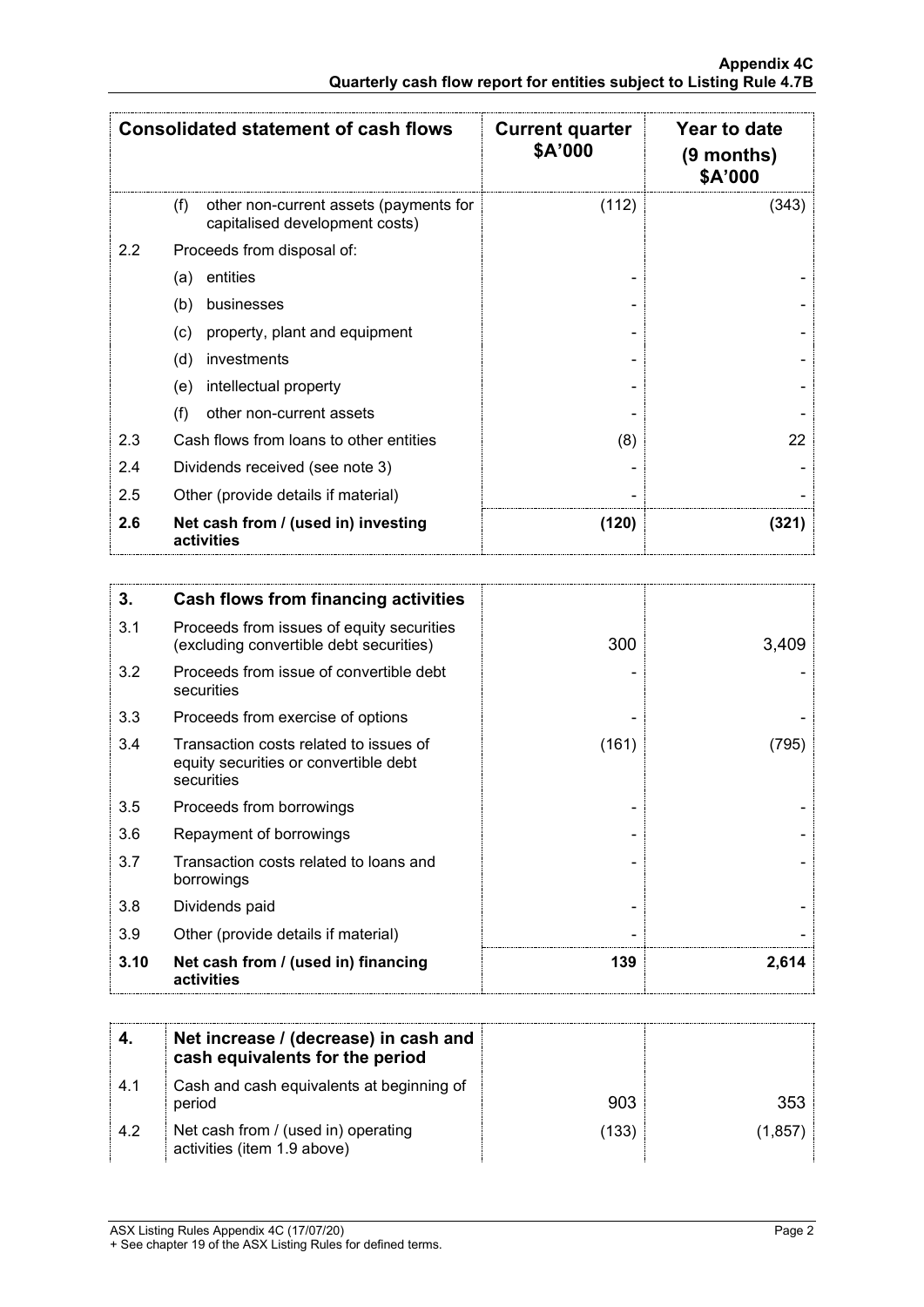|     | <b>Consolidated statement of cash flows</b>                         | <b>Current quarter</b><br>\$A'000 | Year to date<br>$(9$ months)<br><b>\$A'000</b> |
|-----|---------------------------------------------------------------------|-----------------------------------|------------------------------------------------|
| 4.3 | Net cash from / (used in) investing activities<br>(item 2.6 above)  | (120)                             |                                                |
| 4.4 | Net cash from / (used in) financing activities<br>(item 3.10 above) | 139                               | 2.614                                          |
| 4.5 | Effect of movement in exchange rates on<br>cash held                |                                   |                                                |
| 4.6 | Cash and cash equivalents at end of<br>period                       | 789                               |                                                |

| 5.  | Reconciliation of cash and cash<br>equivalents<br>at the end of the quarter (as shown in the<br>consolidated statement of cash flows) to the<br>related items in the accounts | <b>Current quarter</b><br>\$A'000 | <b>Previous quarter</b><br>\$A'000 |
|-----|-------------------------------------------------------------------------------------------------------------------------------------------------------------------------------|-----------------------------------|------------------------------------|
| 5.1 | <b>Bank balances</b>                                                                                                                                                          | 749                               | 863                                |
| 5.2 | Call deposits                                                                                                                                                                 |                                   |                                    |
| 5.3 | <b>Bank overdrafts</b>                                                                                                                                                        |                                   |                                    |
| 5.4 | Other (1 Month term deposit \$40,000)                                                                                                                                         | 40                                |                                    |
| 5.5 | Cash and cash equivalents at end of<br>quarter (should equal item 4.6 above)                                                                                                  | 789                               | 903                                |

| 6.  | Payments to related parties of the entity and their<br>associates                                                                                           | <b>Current quarter</b><br><b>\$A'000</b> |
|-----|-------------------------------------------------------------------------------------------------------------------------------------------------------------|------------------------------------------|
| 6.1 | Aggregate amount of payments to related parties and their<br>associates included in item 1                                                                  |                                          |
| 62  | Aggregate amount of payments to related parties and their<br>associates included in item 2                                                                  |                                          |
|     | Note: if any amounts are shown in items 6.1 or 6.2, your quarterly activity report must include a description of, and an<br>explanation for, such payments. |                                          |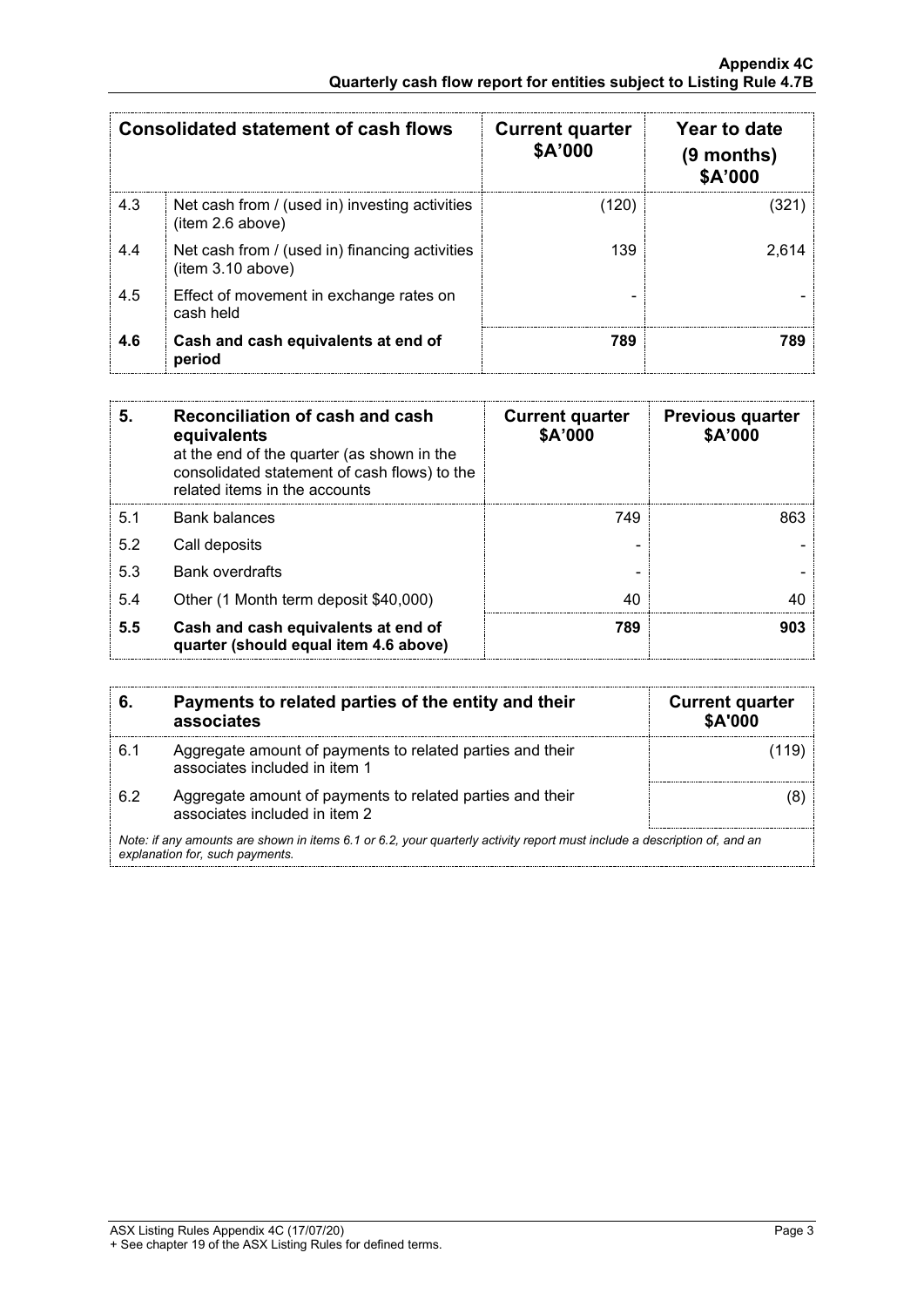| 7.  | <b>Financing facilities</b><br>Note: the term "facility' includes all forms of financing<br>arrangements available to the entity.<br>Add notes as necessary for an understanding of the<br>sources of finance available to the entity.                                                                                                                                                                                                                                                                                                                                                                                                                                                                                                                                                                                                                                                     | <b>Total facility</b><br>amount at quarter<br>end<br>\$A'000 | Amount drawn at<br>quarter end<br>\$A'000 |
|-----|--------------------------------------------------------------------------------------------------------------------------------------------------------------------------------------------------------------------------------------------------------------------------------------------------------------------------------------------------------------------------------------------------------------------------------------------------------------------------------------------------------------------------------------------------------------------------------------------------------------------------------------------------------------------------------------------------------------------------------------------------------------------------------------------------------------------------------------------------------------------------------------------|--------------------------------------------------------------|-------------------------------------------|
| 7.1 | Loan facilities                                                                                                                                                                                                                                                                                                                                                                                                                                                                                                                                                                                                                                                                                                                                                                                                                                                                            |                                                              |                                           |
| 7.2 | Credit standby arrangements                                                                                                                                                                                                                                                                                                                                                                                                                                                                                                                                                                                                                                                                                                                                                                                                                                                                |                                                              |                                           |
| 7.3 | Other (please specify)                                                                                                                                                                                                                                                                                                                                                                                                                                                                                                                                                                                                                                                                                                                                                                                                                                                                     | 3,600                                                        | 3,600                                     |
| 7.4 | <b>Total financing facilities</b>                                                                                                                                                                                                                                                                                                                                                                                                                                                                                                                                                                                                                                                                                                                                                                                                                                                          | 3,600                                                        | 3,600                                     |
| 7.5 | Unused financing facilities available at quarter end                                                                                                                                                                                                                                                                                                                                                                                                                                                                                                                                                                                                                                                                                                                                                                                                                                       |                                                              |                                           |
| 7.6 | Include in the box below a description of each facility above, including the lender, interest<br>rate, maturity date and whether it is secured or unsecured. If any additional financing<br>facilities have been entered into or are proposed to be entered into after quarter end,<br>include a note providing details of those facilities as well.                                                                                                                                                                                                                                                                                                                                                                                                                                                                                                                                       |                                                              |                                           |
|     | \$2,950,000 was raised through the issue of Secured Convertible Notes on 7 <sup>th</sup> December 2018<br>to Thundering Herd Fund No.1 and Thundering Herd Pty Ltd with an annual coupon of 15%<br>payable quarterly in arrears. On 18 <sup>th</sup> May 2020 the maturity date was extended by 1 year to<br>7 <sup>th</sup> December 2021. On 22 <sup>nd</sup> July 2021 the maturity date was further extended to 1 July 2022.<br>Subsequently, with an effective date of 22 <sup>nd</sup> December 2021, the maturity date was further<br>extended to 1 <sup>st</sup> February 2023. The extension was subject to conditions precedent that<br>DomaCom is currently addressing.<br>\$650,000 was raised through the issue of Unsecured Convertible Notes on 25 <sup>th</sup> January 2018<br>to various note holders with an annual coupon of 10% payable quarterly in arrears. On 18th |                                                              |                                           |
|     | May 2020 the maturity date was extended by 1 year to 25 <sup>th</sup> January 2022. The Unsecured<br>Convertible Notes are subject to a subordination agreement and will therefore not be repaid<br>prior to the Secured Convertible Notes.                                                                                                                                                                                                                                                                                                                                                                                                                                                                                                                                                                                                                                                |                                                              |                                           |

| 8   | Estimated cash available for future operating activities                                                             | <b>SA'000</b> |
|-----|----------------------------------------------------------------------------------------------------------------------|---------------|
| 8.1 | Net cash from / (used in) operating activities (item 1.9)                                                            | 133           |
| 8.2 | Cash and cash equivalents at quarter end (item 4.6)                                                                  | 789           |
| 8.3 | Unused finance facilities available at quarter end (item 7.5)                                                        |               |
| 8.4 | Total available funding (item $8.2 +$ item $8.3$ )                                                                   |               |
| 8.5 | Estimated quarters of funding available (item 8.4 divided by<br>item $8.1$ )                                         | 5.93          |
|     | Note: if the entity has reported positive net operating cash flows in item 1.9 answer item 8.5 as "N/A" Otherwise, a |               |

*Note: if the entity has reported positive net operating cash flows in item 1.9, answer item 8.5 as "N/A". Otherwise, a figure for the estimated quarters of funding available must be included in item 8.5.*

- 8.6 If item 8.5 is less than 2 quarters, please provide answers to the following questions:
	- 8.6.1 Does the entity expect that it will continue to have the current level of net operating cash flows for the time being and, if not, why not?

### Answer: No.

The net operating cash flows for the quarter ended 31 March 2022 included an inflow of \$500k representing the initial settlement payment from the GME legal action. This receipt will reduce to \$100k a month until the full \$2.5m is paid to DomaCom, unless certain acceleration events lead to the remaining amount being paid earlier. (See ASX Announcement 25 March 2022).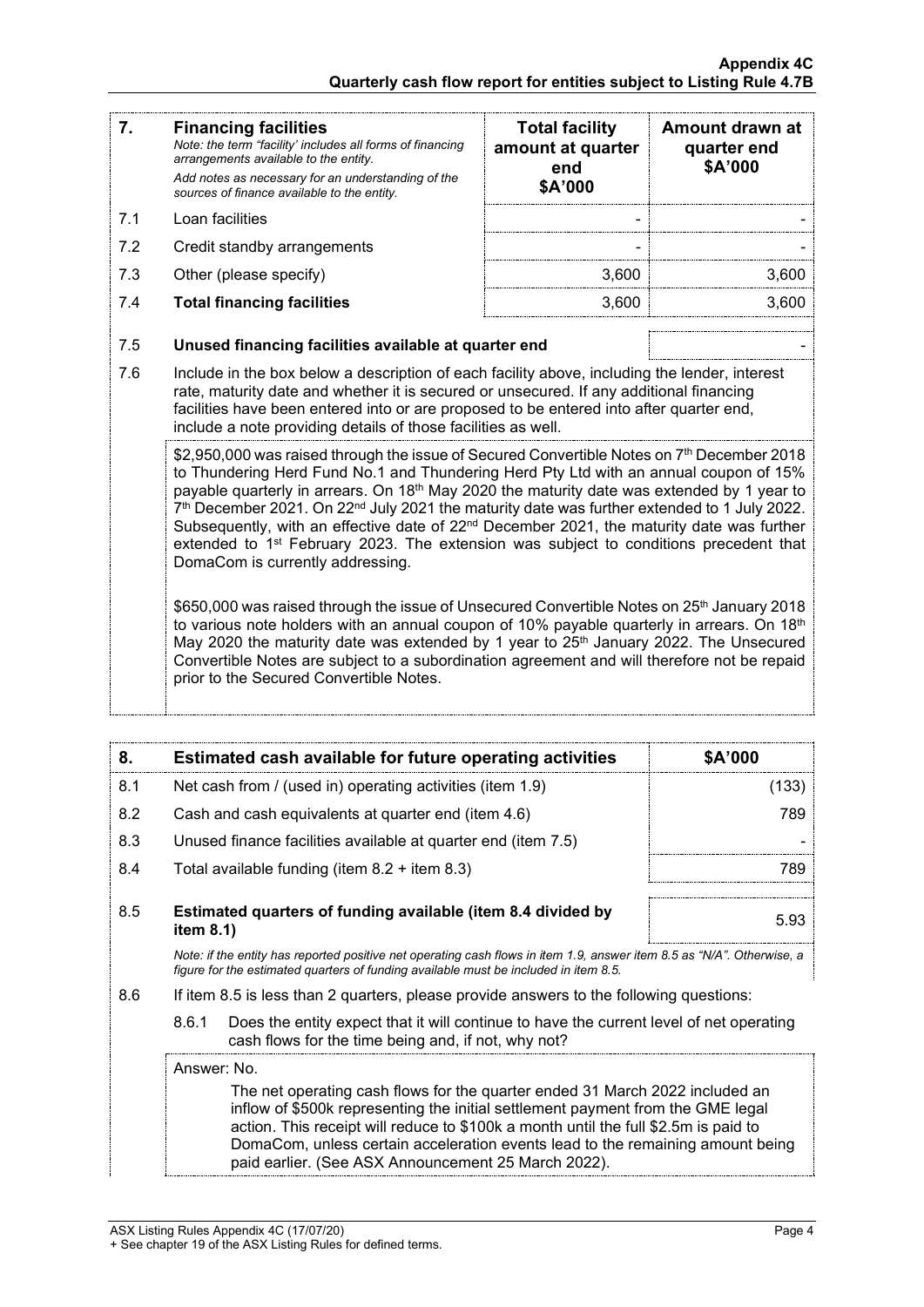| 8.6.3 | Answer: DomaCom has commenced the process of raising up to \$4.8m through a<br>placement to sophisticated and professional investors at a price of \$0.066. On<br>completion of the capital raise, DomaCom will seek reinstatement of shares to<br>quotation by the ASX. DomaCom has recently demonstrated the ability to raise<br>capital; \$3.7m was raised in the 6 months to 31 December 2021.<br>Does the entity expect to be able to continue its operations and to meet its business<br>objectives and, if so, on what basis?<br>Answer: Yes - the Company expects to continue its operations and meet its business                                                                                                                                                                                                                |
|-------|-------------------------------------------------------------------------------------------------------------------------------------------------------------------------------------------------------------------------------------------------------------------------------------------------------------------------------------------------------------------------------------------------------------------------------------------------------------------------------------------------------------------------------------------------------------------------------------------------------------------------------------------------------------------------------------------------------------------------------------------------------------------------------------------------------------------------------------------|
|       |                                                                                                                                                                                                                                                                                                                                                                                                                                                                                                                                                                                                                                                                                                                                                                                                                                           |
|       |                                                                                                                                                                                                                                                                                                                                                                                                                                                                                                                                                                                                                                                                                                                                                                                                                                           |
|       | objectives based on the following:<br>The key driver of revenue growth is Funds Under Management (FUM) that has<br>grown by 49% in 12 months to 31 March 2022 and is now \$119 million. A<br>primary factor has been increased adviser syndication for National Disability<br>Insurance Scheme ("NDIS") transactions executed through DomaCom's<br>fractional investment platform.<br>New products continue to be developed to drive future FUM growth. For<br>example:<br>The Equity Mortgage product is being developed to be Shariah compliant<br>and targeting the Australian Islamic community and other communities that<br>are prohibited from borrowing money. DomaCom is in the final stages of<br>seeking an ATO private ruling confirming that the finance income derived<br>from the Equity Mortgage product is not interest. |

## **Compliance statement**

- 1 This statement has been prepared in accordance with accounting standards and policies which comply with Listing Rule 19.11A.
- 2 This statement gives a true and fair view of the matters disclosed.

Date: ...........29 April 2022........................................................................

Authorised by: Philip Chard, Chief Financial Officer and Company Secretary.......................... (Name of body or officer authorising release – see note 4)

### **Notes**

- 1. This quarterly cash flow report and the accompanying activity report provide a basis for informing the market about the entity's activities for the past quarter, how they have been financed and the effect this has had on its cash position. An entity that wishes to disclose additional information over and above the minimum required under the Listing Rules is encouraged to do so.
- 2. If this quarterly cash flow report has been prepared in accordance with Australian Accounting Standards, the definitions in, and provisions of, *AASB 107: Statement of Cash Flows* apply to this report. If this quarterly cash flow report has been prepared in accordance with other accounting standards agreed by ASX pursuant to Listing Rule 19.11A, the corresponding equivalent standard applies to this report.
- 3. Dividends received may be classified either as cash flows from operating activities or cash flows from investing activities, depending on the accounting policy of the entity.
- 4. If this report has been authorised for release to the market by your board of directors, you can insert here: "By the board". If it has been authorised for release to the market by a committee of your board of directors, you can insert here: "By the